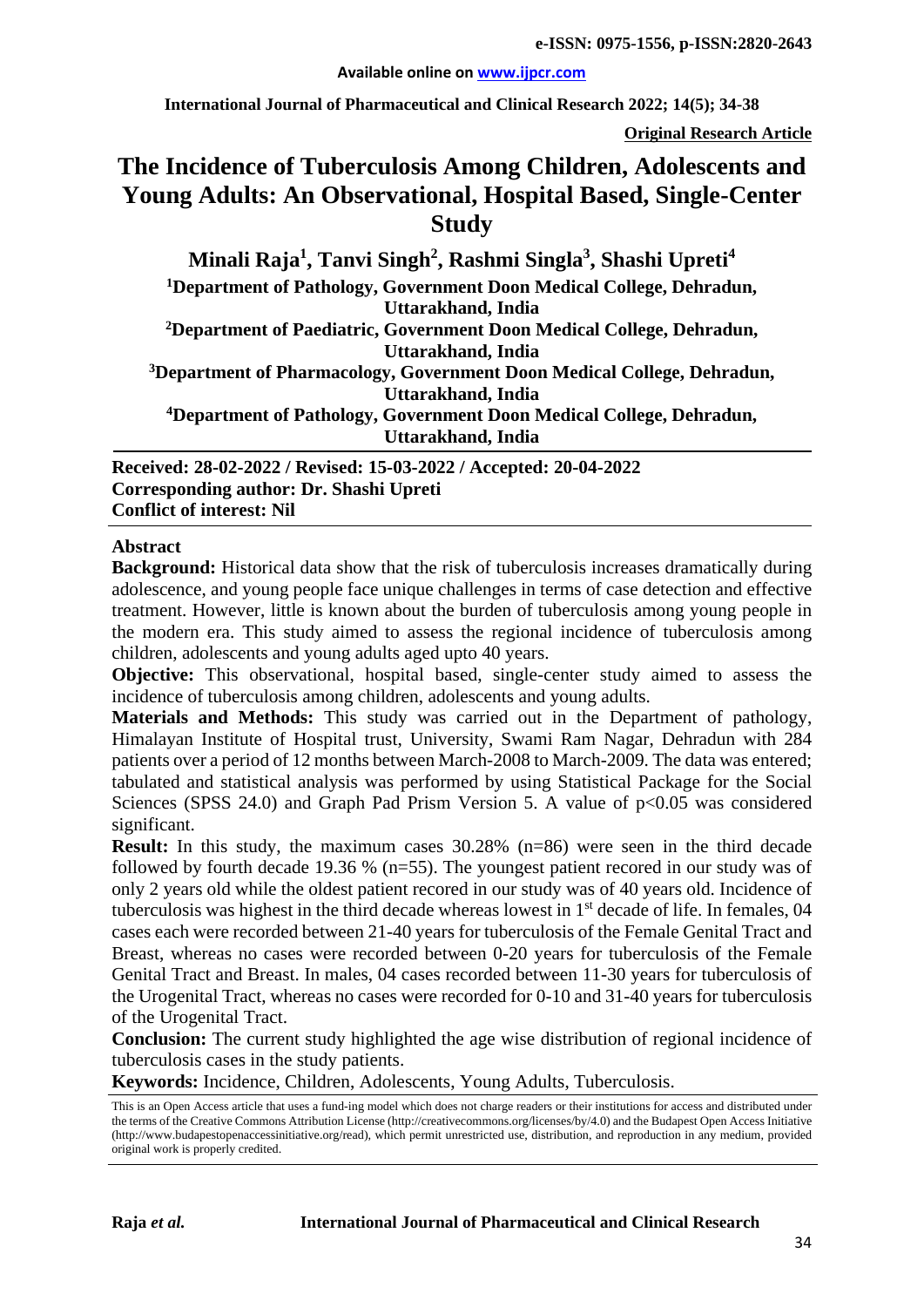## **Introduction**

Infants and adolescence is increasingly recognised as a period of development that underpins many aspects of future health and well-being [1]. Several countries are now having more children (0-9 years), adolescents (10–19 years) and young adults (20–24-year-olds). Infact, young people aged 10–24 years now comprise a quarter of the world's population [2].

Children, adolescent and early adulthood individuals have a much wider range of social contacts outside of the household. Consequently, adolescence and early adulthood is increasingly recognised as a key risk period for tuberculosis infection, disease and adverse outcomes. Overall, young people suffer a considerable burden of tuberculosis. Age-specific burden of disease estimation for this age group is complicated by incomplete age disaggregation of tuberculosis data, highlighting the importance of continued surveillance system strengthening [3].

In high tuberculosis transmission settings, the incidence of tuberculosis increases rapidly during adolescence to peak in early adulthood. Historical data suggest that the risk of infection with Mycobacterium tuberculosis is highest during adolescence and young adulthood, and that between the ages of 12 and 24 years there may also be a transient increase in the risk of progression to disease after infection compared with children or older adults. Furthermore, many comorbidities relevant to tuberculosis emerge or are exacerbated during the adolescent period, including infection with HIV, diabetes, risky substance use (including tobacco use) and mental health conditions. Finally, many adolescent girls and young women face the health challenges associated with pregnancy and childbirth, which may increase their risk of both developing tuberculosis and experiencing adverse outcomes [4-6].

This at-risk age group requires increased attention for case detection, care and prevention within the global End TB Strategy. A critical first step to addressing the issue of tuberculosis in at-risk groups is to "know your epidemic". The World Health Organization (WHO) first published estimates of the burden of tuberculosis in "children" (children and young adolescents aged 0–14 years) only as recently as 2012. It is currently estimated that there were 1.0 million incident cases of tuberculosis and 210000 tuberculosis-related deaths in children and young adolescents in 2015 [7].

In view of this, this observational, hospital based, single-center study undertaken in Department of pathology, Himalayan Institute of Hospital trust, University, Swami Ram Nagar, Dehradun was aimed to assess the regional incidence of tuberculosis among children, adolescents and young adults aged upto 40 years.

## **Method:**

Between March-2008 to March-2009, this observational, hospital based, single center study carried out in the Department of pathology, Himalayan Institute of Hospital trust, University, Swami Ram Nagar, Dehradun enrolled 284 patients. The study included data 14,472 patients of both prospective (during March 2008 to 2009) and retrospective cases (past one year of the study period). For prospective cases the cytological material for the study was collected by fine needle aspiration cytology (FNAC). For retrospective cases of past one year were retrieved from the records. TB suspected cases were evaluated by Ziel-Nelson (ZN), Auramine-Rhodamine (A-R) staining techniques and by PCR. All cases which showed tuberculosis were reevaluated. The study protocol was performed in accordance with the principle of the declaration of Helsinki and after approval by the Institutional ethical review board.

## **Statistical analysis:**

The data was entered; tabulated and statistical analysis was performed by using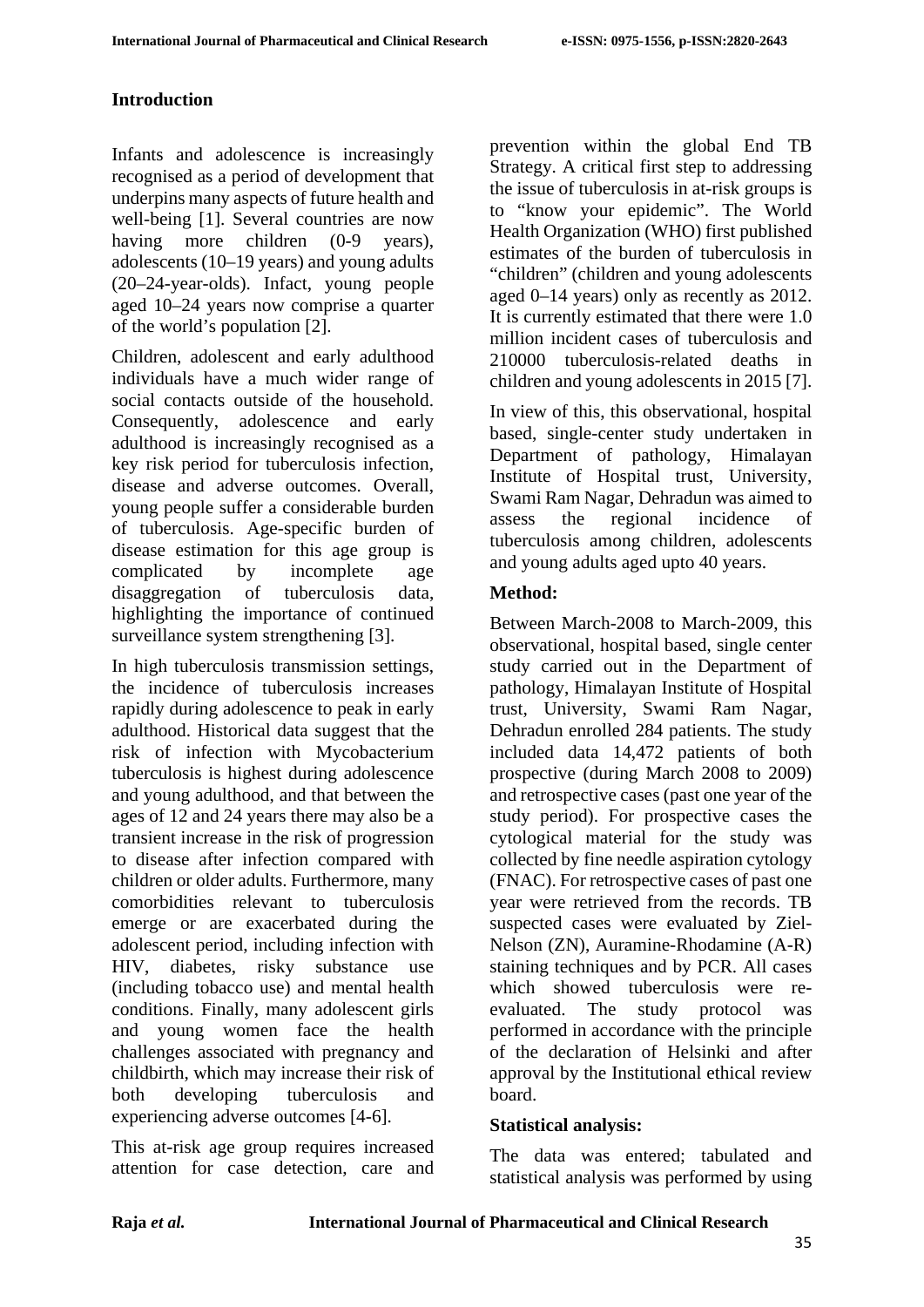Statistical Package for the Social Sciences (SPSS 24.0) and Graph Pad Prism Version 5. Data had been summarized as mean and standard deviation for numerical variables and count and percentages for categorical variables. A value of  $p<0.05$  was considered significant.

### **Results:**

During a period of twelve months between March-2008 to March-2009, 284 patients were enrolled in our study. Their mean age and median was 33.75 and 33.00 years (range, 0–40 years). Our study recorded agewise distribution of incidence of tuberculosis cases in the study patients in four age-range beginning from 0-10 years, 11-20 years, 21-30 years and 31-40 years.

In our study, the maximum cases 30.28% (n=86) were seen in the third decade followed by fourth decade  $19.36\%$  (n=55). The youngest patient recored in our study was of only 2 years old while the oldest patient recored in our study was of 40 years old. Incidence of tuberculosis was highest in the third decade whereas lowest in 1st decade of life.

In females, 04 cases each were recorded between 21-40 years for tuberculosis of the Female Genital Tract and Breast, whereas no cases were recorded between 0-20 years for tuberculosis of the Female Genital Tract and Breast. In males, 04 cases recorded between 11-30 years for tuberculosis of the Urogenital Tract, whereas no cases were recorded for 0-10 and 31-40 years for tuberculosis of the Urogenital Tract.

| <b>SN</b> | Organs                        | $0-10$ years | $11-20$ years | $21-30$ years  | 31-40 years |
|-----------|-------------------------------|--------------|---------------|----------------|-------------|
| 1.        | Reticuloendothelial System    | 11           | 35            | 49             | 36          |
| 2.        | Bone and Joints               | $00\,$       | 04            | 10             | 01          |
| 3.        | <b>Gastrointestinal Tract</b> | 02           | 02            | 10             | 07          |
| 4.        | Soft tissue                   | 02           | 01            | 03             | 05          |
| 5.        | <b>Respiratory System</b>     | $00\,$       | 01            | 01             | $00\,$      |
| 6.        | Skin                          | $00\,$       | $00\,$        | 03             | 03          |
| 7.        | <b>Female Genital Tract</b>   | $00\,$       | $00\,$        | 03             | 01          |
| 8.        | <b>Urogenital Tract</b>       | $00\,$       | 03            | 01             | 00          |
| 9.        | <b>Breast</b>                 | $00\,$       | $00\,$        | 03             | 01          |
| 10.       | Hepatobiliary                 | 00           | $00\,$        | $\overline{a}$ | 01          |
| 11.       | Endocrine                     | 00           | $00\,$        | 01             | 00          |
| 12.       | <b>Central Nervous System</b> | $00\,$       | $00\,$        | 02             | 00          |
|           | <b>Total</b> (284)            | 15           | 46            | 86             | 55          |
|           | Percentage                    | 5.28%        | 16.19%        | 30.28%         | 19.36%      |

**Table 1: Age wise distribution of incidence of tuberculosis cases in the study patients**

### **Discussion:**

This study provides original regional estimates of the large burden of tuberculosis in children, adolescents and young adults aged 10–40 years. The marked increase in the estimated

tuberculosis caseload between early adolescence and young adulthood is consistent with historical observation, and with age-stratified tuberculosis estimates published by the Global Burden of Diseases group in 2013 [7].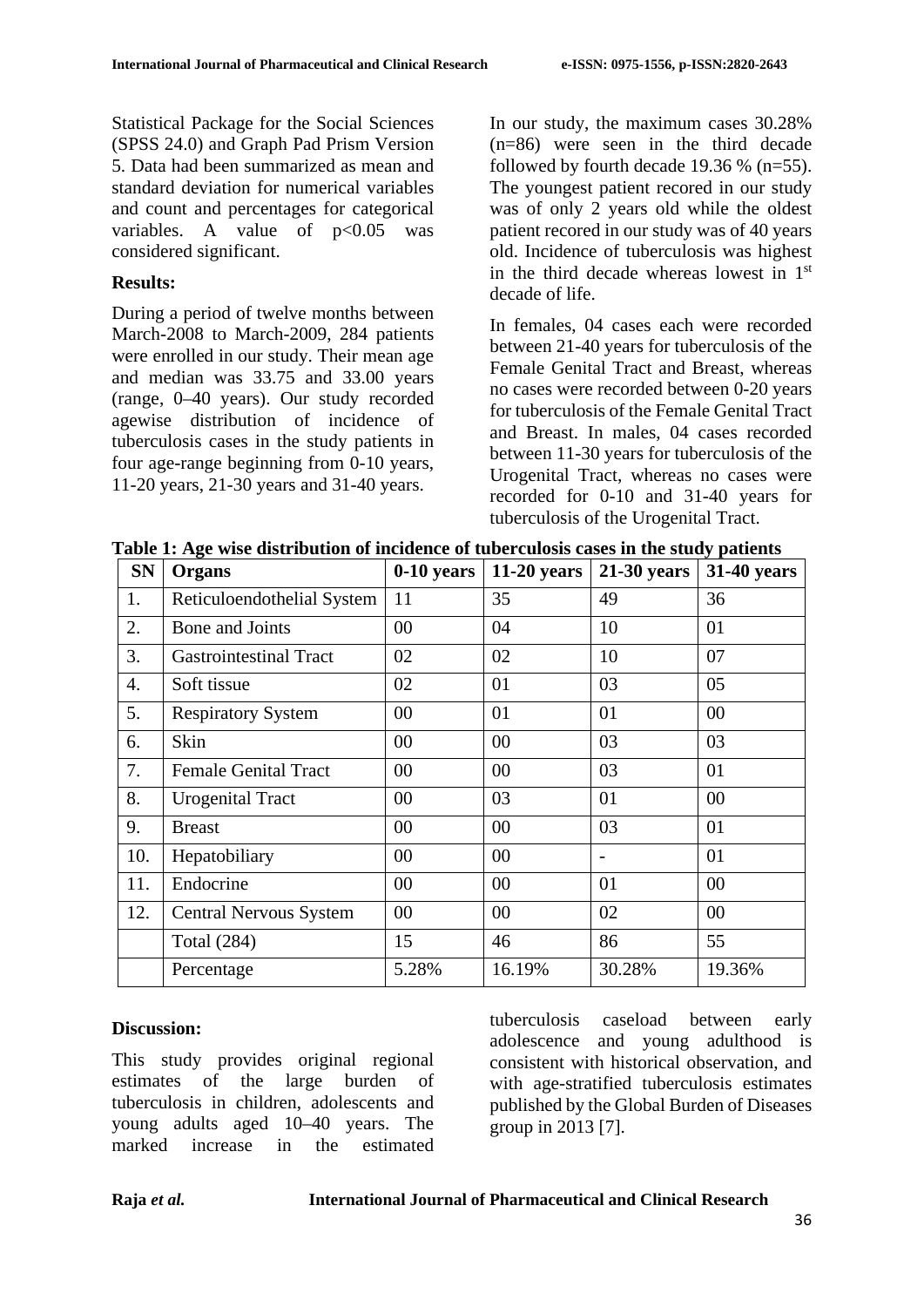The results of our study are in agreement with the studies undertaken by Marais et al (2004)[6], Nduba et al (2015)[8], Enane et al (2016) [9], Dodd et al (2014) [10] and Lestari et al (2011) [11].

According to the current study, the requirements for reporting tuberculosis data to the WHO have expanded over time as tuberculosis control strategies have widened beyond an initial focus on those cases most likely to contribute to transmission, i.e. cases of sputum smearpositive tuberculosis. In 2006, the WHO revised tuberculosis registers to record and report all new tuberculosis cases by type, disaggregated by the age groups of 0–4, 5– 14 and >15 years, with new sputum smearpositive pulmonary tuberculosis cases in adults to be further disaggregated into 10 year age groups [12]. Current reporting practices still do not allow direct determination of the numbers of notifications in children, adolescents and young adults.

## **Conclusion:**

In conclusion, this study provides original regional estimates of the large burden of tuberculosis in children, adolescent and young adults, showing a sharp age-related increase in case numbers. The limitations of the accuracy of these estimates are recognised and highlight the pressing need for further studies of the epidemiology of tuberculosis among children, adolescent and young adults in a range of settings, and for continued strengthening of tuberculosis surveillance systems. Nonetheless, this work provides an important platform for increasing attention to and advocacy for the needs of this neglected and vulnerable group, who must be considered in scaling up efforts to end the tuberculosis epidemic.

## **Funding:** No funding sources

**Ethical approval:** The study was approved by the Institutional Ethics Committee

- 1. Mandalakas AM, Kay AW, Bacha JM, Devezin T, Golin R, Simon KR, Dhillon D, Dlamini S, DiNardo A, Matshaba M, Sanders J. Tuberculosis among children and adolescents at HIV treatment centers in sub-Saharan Africa. Emerging infectious diseases. 2020 Dec;26(12):2933.
- 2. Snow KJ, Cruz AT, Seddon JA, Ferrand RA, Chiang SS, Hughes JA, Kampmann B, Graham SM, Dodd PJ, Houben RM, Denholm JT. Adolescent tuberculosis. The Lancet Child & Adolescent Health. 2020 Jan 1;4(1):68- 79.
- 3. Tahan TT, Gabardo B, Rossoni AM. Tuberculosis in childhood and adolescence: a view from different perspectives. Jornal de pediatria. 2020 Apr 17; 96:99-110.
- 4. Sánchez AB, Ramos MI, Prados M, Gallego CC, González LF, Caballero IC, Esteban SR, Tato LM, Calvo JB, Martín SG, Amador JT. Tuberculosis in the paediatric population of Madrid in the last 26 years. Enfermedades infecciosasy microbiologia clinica (English ed.). 2020 Aug 1;38(7):312-6.
- 5. Martinez L, Cords O, Horsburgh CR, Andrews JR, Acuna-Villaorduna C, Ahuja SD, Altet N, Augusto O, Baliashvili D, Basu S, Becerra M. The risk of tuberculosis in children after close exposure: a systematic review and individual-participant meta-analysis. The Lancet. 2020 Mar 21;395(10228):973-84.
- 6. Marais BJ, Amanullah F, Gupta A, Becerra MC, Snow K, Ngadaya E, Sharma M, Hesseling AC, Chakaya M, Zumla A. Tuberculosis in children, adolescents, and women. The Lancet Respiratory Medicine. 2020 Apr 1;8(4):335-7.
- 7. World Health Organization. Global tuberculosis report 2013. World Health Organization; 2013.
- 8. Nduba V, Van't Hoog AH, Mitchell E, Onyango P, Laserson K, Borgdorff M.

## **References:**